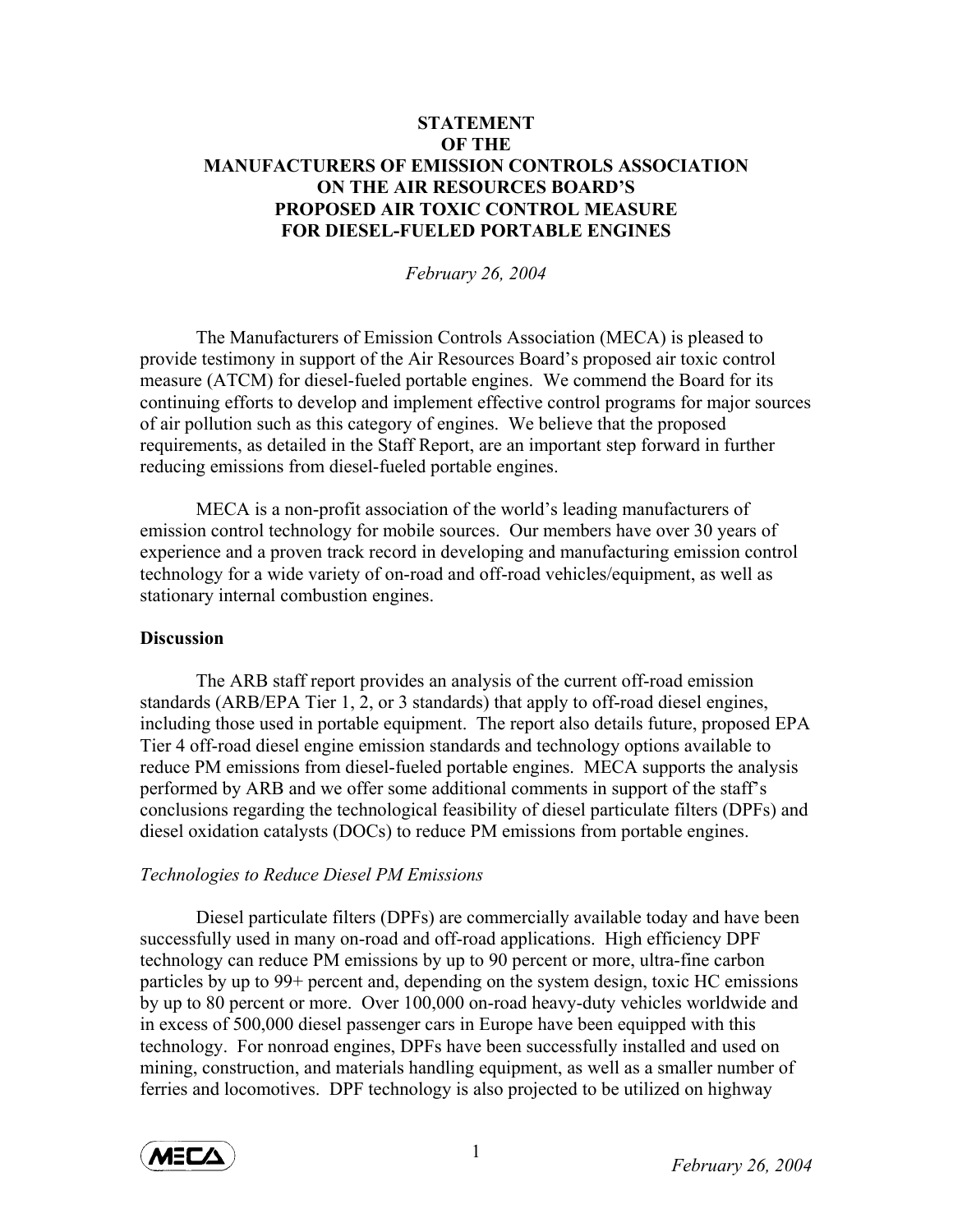heavy-duty diesel engines sold in the U.S. beginning with the 2007 model year. Indeed, DPFs are currently available on selected on-road diesel vehicles in the U.S., Europe, and Asia. Also, a growing number of different filter system designs and strategies – both passive and active – are emerging. As discussed in the staff report, Tier 4 off-road engines under the current U.S. EPA proposed Tier 4 off-road emission program, would be phased-in in the 2011-2014 timeframe (depending on rated power). It is expected that these Tier 4 off-road engines, including those used in portable equipment, would make use of diesel particulate filters to meet the stringent Tier 4 PM emission standards (either 0.01 or 0.02 g/bhp-hr PM depending on rated power). These Tier 4 off-road engines would achieve diesel PM reductions of over 90% when compared to both uncertified offroad engine emission levels or PM emission levels associated with ARB/EPA Tier 3 offroad engine emission standards that are either in place currently or will be in place by 2006 (depending on rated power).

Diesel oxidation catalysts (DOCs) are capable of reducing PM emissions typically in the range of 20 to 40 percent and can reduce toxic HC emissions by up to 70 percent or more. DOCs have been used in retrofit applications for mobile sources for over 30 years. Over 100,000 on-road vehicles and 250,000 off-road vehicles and equipment have been retrofitted with DOCs. In addition, over 50 million light-duty vehicles in Europe and over three million trucks and buses in the U.S. have been equipped with DOCs as original equipment. In some cases, DOCs can be combined with water emulsified diesel fuel to obtain additional reductions of hydrocarbon and PM emissions along with reductions in NOx emissions. DOCs may also be combined in the future with other verified alternative diesel fuels or diesel fuel additives to achieve PM reductions on either on-road or offroad diesel engines.

#### *Fleet Emission Standards and Implementation Schedule*

MECA supports the proposed air toxic control measure strategies for reducing PM emissions from in-use diesel-fueled portable engines. This program along with the statewide portable equipment registration program will help achieve the estimated 2.2 tons per day diesel PM reductions by 2010 and 4.0 tons per day PM reductions by 2020 estimated by ARB in the staff report. Regarding the fleet PM emission standards and implementation dates, MECA believes ARB's proposal sets out reasonable PM fleet requirement in 2013, 2017, and 2020, and a reasonable timetable for implementation of the ATCM. MECA supports the association between the 2020 fleet PM requirement and the proposed ARB/EPA Tier 4 off-road diesel engine PM emission standard. This forces the migration of these engines to ultra-low PM emission levels either through replacement with Tier 4 engines when they become available, the use of Level 3 verified retrofit technologies, or combinations of verified retrofit technologies that achieve 85% or greater PM reduction. ARB's requirement that these portable engines be fueled with ARB diesel fuel which includes the use of ultra-low sulfur diesel fuel by these portable engines beginning in mid-summer 2006 will help promote the verification and use of diesel particulate filters and other retrofit technology options for these portable engines.